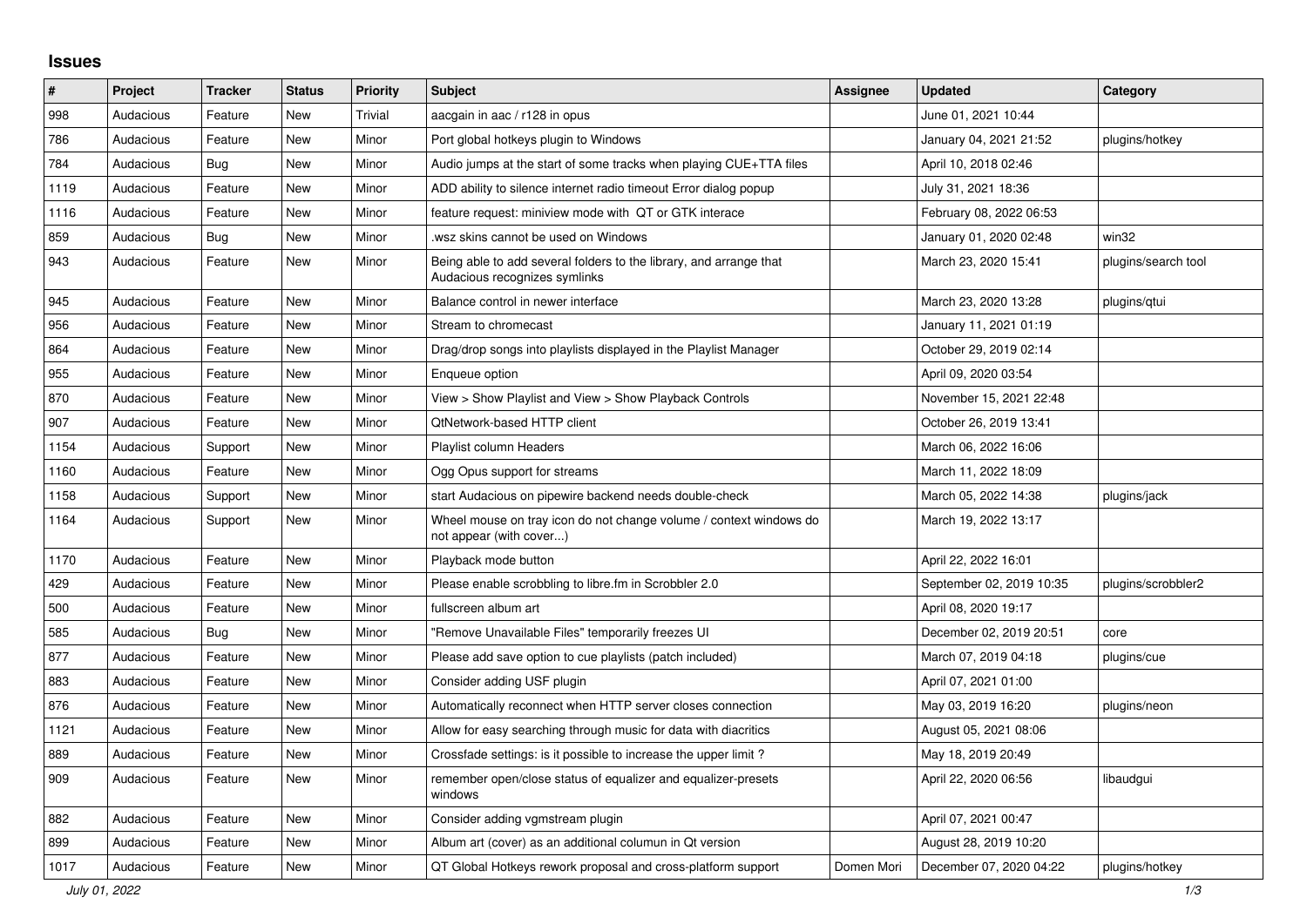| $\#$ | Project   | <b>Tracker</b> | <b>Status</b> | <b>Priority</b> | <b>Subject</b>                                                                                      | <b>Assignee</b> | <b>Updated</b>                      | Category            |
|------|-----------|----------------|---------------|-----------------|-----------------------------------------------------------------------------------------------------|-----------------|-------------------------------------|---------------------|
| 908  | Audacious | Feature        | New           | Minor           | Use QtXml instead of libxml2                                                                        |                 | October 26, 2019 14:21              |                     |
| 913  | Audacious | Feature        | New           | Minor           | Play / create new playlist from selection                                                           |                 | December 02, 2019 20:13             | plugins/qtui        |
| 1118 | Audacious | Feature        | New           | Minor           | Clicking on the "File path" column of the playlist does not sort as<br>expected.                    |                 | August 27, 2021 22:38               | libaudcore          |
| 924  | Audacious | Feature        | New           | Minor           | Option to replace playlist contents by drag and drop                                                |                 | December 02, 2019 20:15             |                     |
| 918  | Audacious | Feature        | New           | Minor           | Replace libguess with libuchardet                                                                   |                 | November 19, 2019 05:50             |                     |
| 968  | Audacious | Feature        | New           | Minor           | Loop PSF files at normal loop points during repeat mode                                             |                 | April 16, 2020 03:25                | plugins/psf         |
| 969  | Audacious | Feature        | New           | Minor           | streamtuner plugin: Please add column-sortability, or at least sort<br>alphabetically by 1st column |                 | June 16, 2020 09:54                 | plugins/streamtuner |
| 602  | Audacious | Feature        | New           | Minor           | Restoring XMMS "AUTO" (entry-specific) equalizer settings<br>(patch/suggestion included).           |                 | December 03, 2019 14:40             | core                |
| 975  | Audacious | Bug            | New           | Minor           | Segfault/leak on exit with streamtuner enabled                                                      |                 | Ariadne Conill   May 01, 2020 00:17 | plugins/streamtuner |
| 973  | Audacious | <b>Bug</b>     | New           | Minor           | "snd_pcm_recover failed" alsa error and "String leaked" warnings                                    |                 | August 28, 2021 08:52               |                     |
| 993  | Audacious | Bug            | New           | Minor           | Lyrics for streamed content are written to cache but not read.                                      |                 | June 07, 2020 13:10                 | plugins/lyricwiki   |
| 987  | Audacious | Feature        | New           | Minor           | Closing of Search Library tool by same method as opening it                                         |                 | May 13, 2020 00:15                  |                     |
| 995  | Audacious | Feature        | New           | Minor           | Add star rating to songs                                                                            |                 | June 16, 2020 09:56                 |                     |
| 1048 | Audacious | Feature        | New           | Minor           | PipeWire support                                                                                    |                 | May 04, 2022 19:36                  |                     |
| 996  | Audacious | Feature        | New           | Minor           | Refine playlists when searching (search all playlists)                                              |                 | June 16, 2020 09:58                 |                     |
| 1046 | Audacious | Feature        | New           | Minor           | Add all id3v2 frames in the settings of Playlist available columns                                  |                 | December 28, 2020 21:14             | plugins/gtkui       |
| 1047 | Audacious | Feature        | New           | Minor           | Stop playing after any chosen track                                                                 |                 | December 29, 2020 01:23             |                     |
| 51   | Audacious | Feature        | New           | Minor           | Option to inhibit suspend                                                                           |                 | February 13, 2021 09:23             |                     |
| 1057 | Audacious | Feature        | New           | Minor           | Matroska (mka) chapter support                                                                      |                 | August 27, 2021 22:54               |                     |
| 1058 | Audacious | Feature        | New           | Minor           | Allow changing the language/locale in settings                                                      |                 | January 30, 2021 18:11              |                     |
| 1130 | Audacious | Feature        | New           | Minor           | folders for tabs in the playlist head (an enhancement suggestion, not a<br>bug)                     |                 | October 24, 2021 19:04              |                     |
| 1131 | Audacious | Feature        | New           | Minor           | Selection of songs via selection field/bar (as in Clementine)                                       |                 | October 31, 2021 12:41              |                     |
| 1011 | Audacious | Feature        | New           | Minor           | Visible separator of folders in the playlist                                                        |                 | July 18, 2020 16:10                 |                     |
| 1134 | Audacious | Feature        | New           | Minor           | Web interface remote control                                                                        |                 | November 04, 2021 06:57             |                     |
| 1013 | Audacious | Feature        | New           | Minor           | Request re Album Art using music file metatag                                                       |                 | August 03, 2020 22:48               |                     |
| 1142 | Audacious | Feature        | New           | Minor           | MusicBrainz support for CD plugin                                                                   |                 | November 20, 2021 21:46             | plugins/cdaudio     |
| 1014 | Audacious | <b>Bug</b>     | New           | Minor           | Some .VGM/.VGZ files fail to play                                                                   |                 | August 17, 2020 15:29               | plugins/console     |
| 1066 | Audacious | Feature        | New           | Minor           | Allow Equalizer window to be resized.                                                               |                 | February 11, 2021 10:05             |                     |
| 1067 | Audacious | Feature        | New           | Minor           | Equalizer adjustments are coarse.                                                                   |                 | February 11, 2021 10:09             |                     |
| 1072 | Audacious | Feature        | New           | Minor           | QT AOSD plugin                                                                                      |                 | February 17, 2021 21:18             | plugins/aosd        |